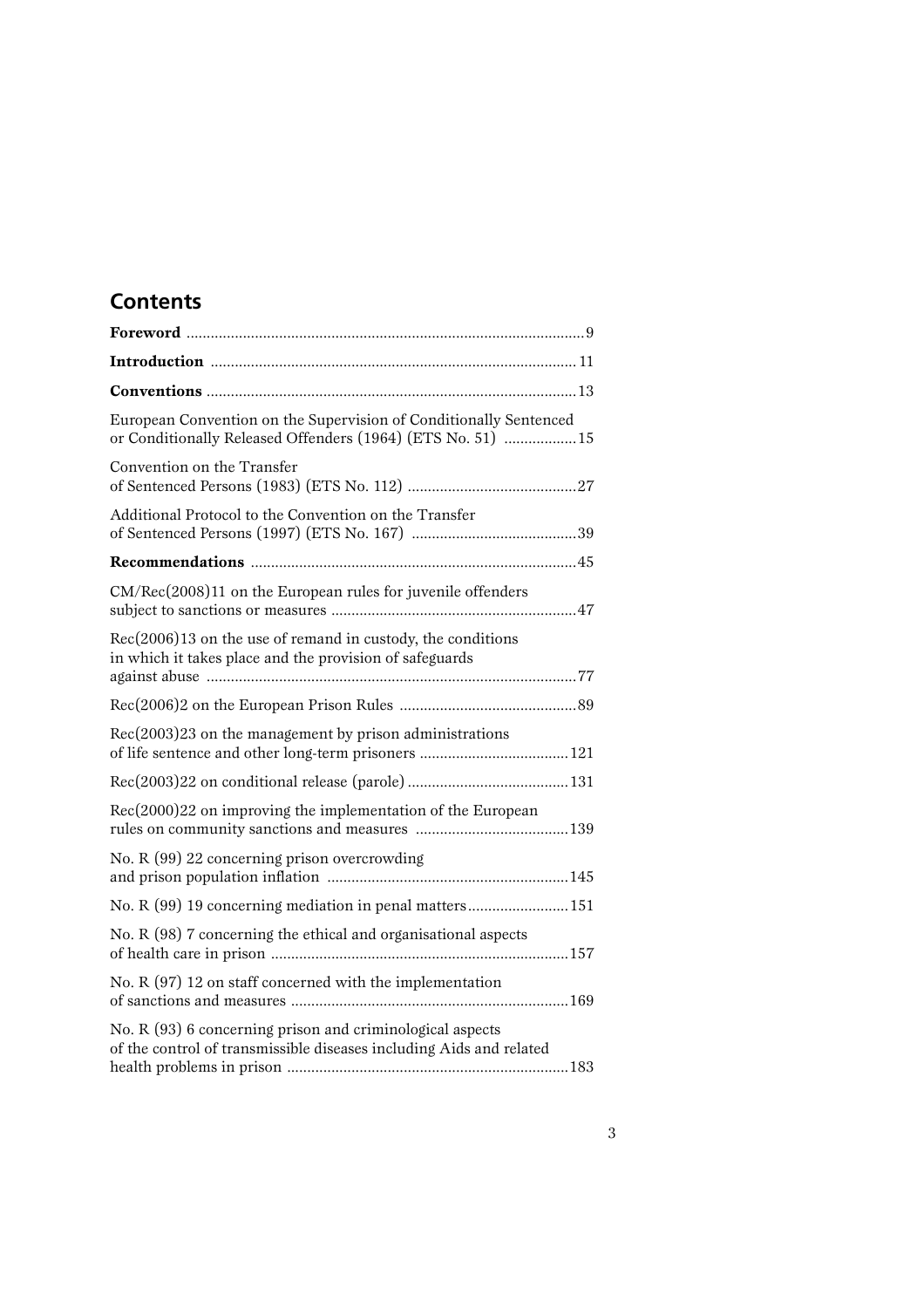| No. $R(92)$ 18 concerning the practical application<br>of the Convention on the Transfer of Sentenced Persons  191                                              |
|-----------------------------------------------------------------------------------------------------------------------------------------------------------------|
| No. R $(92)$ 16 on the European rules on community sanctions                                                                                                    |
|                                                                                                                                                                 |
| No. R $(88)$ 13 concerning the practical application<br>of the Convention on the Transfer of Sentenced Persons 217                                              |
|                                                                                                                                                                 |
| No. R (84) 11 concerning information about the Convention                                                                                                       |
| No. R $(82)$ 17 concerning the custody and treatment                                                                                                            |
|                                                                                                                                                                 |
| No. R (79) 14 concerning the application<br>of the European Convention on the Supervision<br>of Conditionally Sentenced or Conditionally Released Offenders 233 |
|                                                                                                                                                                 |
| Resolution $(70)$ 1 – The practical organisation of measures<br>for the supervision and after-care of conditionally sentenced                                   |
| Resolution $(67)$ 5 – Research on prisoners considered<br>from the individual angle and on the prison community 241                                             |
| Resolution (62) 2 – Electoral, civil and social rights of prisoners 243                                                                                         |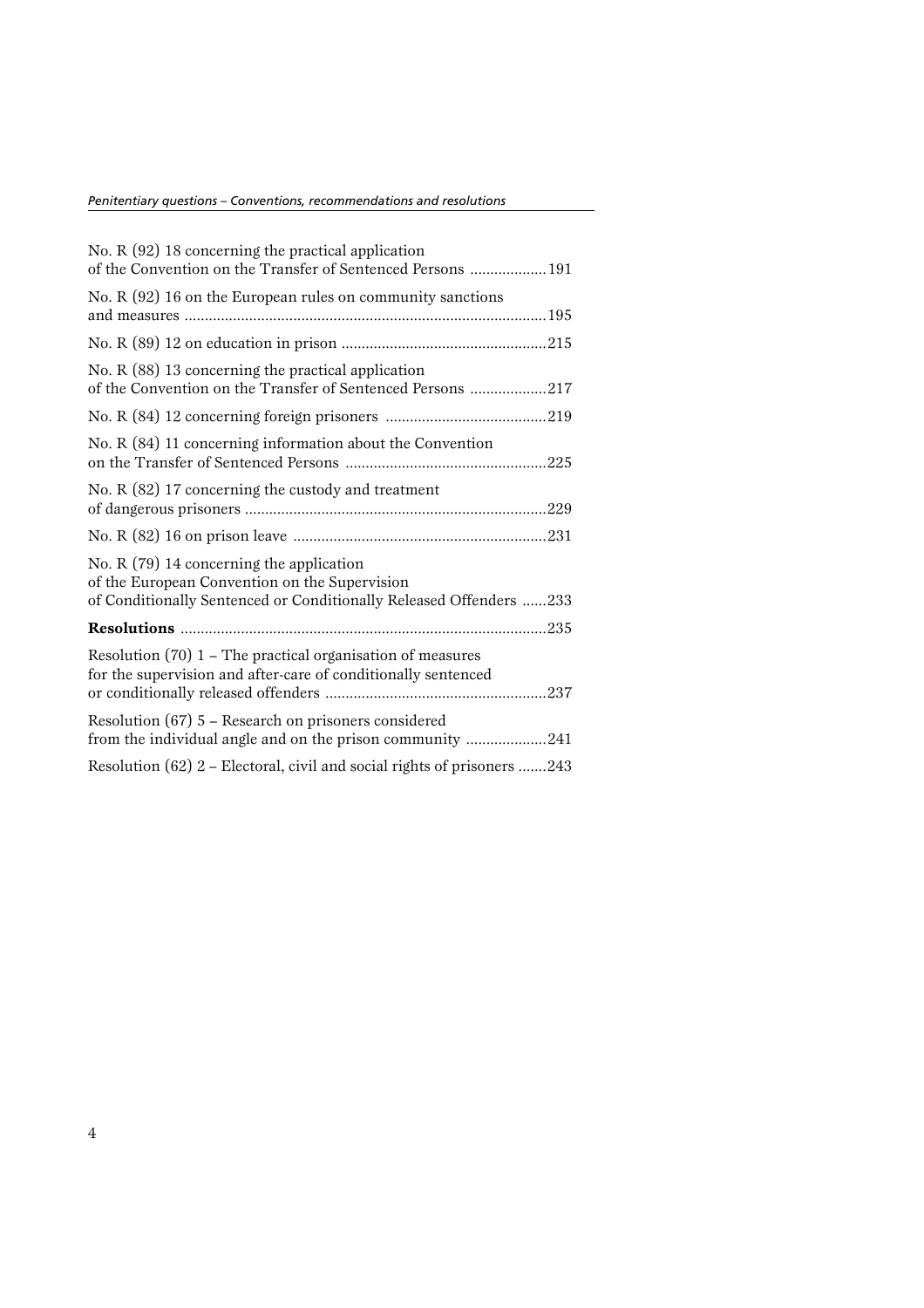#### **The following recommendations and resolutions were not included because fully covered by more recent recommendations**

#### **Recommendation No. R (87) 3** on the European prison rules

*Formally replaced by Recommendation Rec(2006)2 on the European Prison Rules.*

#### **Recommendation No. R (80) 11** concerning custody pending trial

*Formally replaced by Recommendation Rec(2006)13 on the use of remand in custody, the conditions in which it takes place and the provision of safeguards against abuse.*

#### **Resolution (76) 2** on the treatment of long-term prisoners

*Covered by Recommendation Rec(2003)23 onthe management by prisonadministrations of life sentence and other long-term prisoners*.

**Resolution (73) 5** on the standard minimum rules for the treatment of prisoners

*Implicitly replaced by Recommendation No. R (87) 3 on the European Prison Rules which claim to have "reformulated" them.*

#### **Resolution (65) 11** on remand in custody

*Formally replaced by Recommendation Rec(2006)13 on the use of remand in custody, the conditions in which it takes place and the provision of safeguards against abuse.*

#### **The following recommendations and resolutions were not included because they are outdated and/or largely covered by other recommendations**

**Resolution (76) 10** on certain alternative penal measures to imprisonment

*Largely covered by Recommendation No. R (99) 22 concerning prisonovercrowding and prison population inflation.*

#### **Resolution (75) 25** on prison labour

*Very brief resolution which does not add much to Recommendation Rec(2006)2 on the European Prison Rules which deal relatively fully with prison labour.*

#### **Resolution (73) 24** on group and community work with offenders

*Thisis a very brief resolution. Modernprogrammes of restorativejustice (see EPR 103.7) cover part of this area and should probably be developed instead.*

#### **Resolution (73) 17** on short-term treatment of adult offenders

*Most of it is covered by Recommendation No. R (99) 22 <i>concerning prison overcrowding and prison population inflation*. *The penal policy emphasis has also changed.*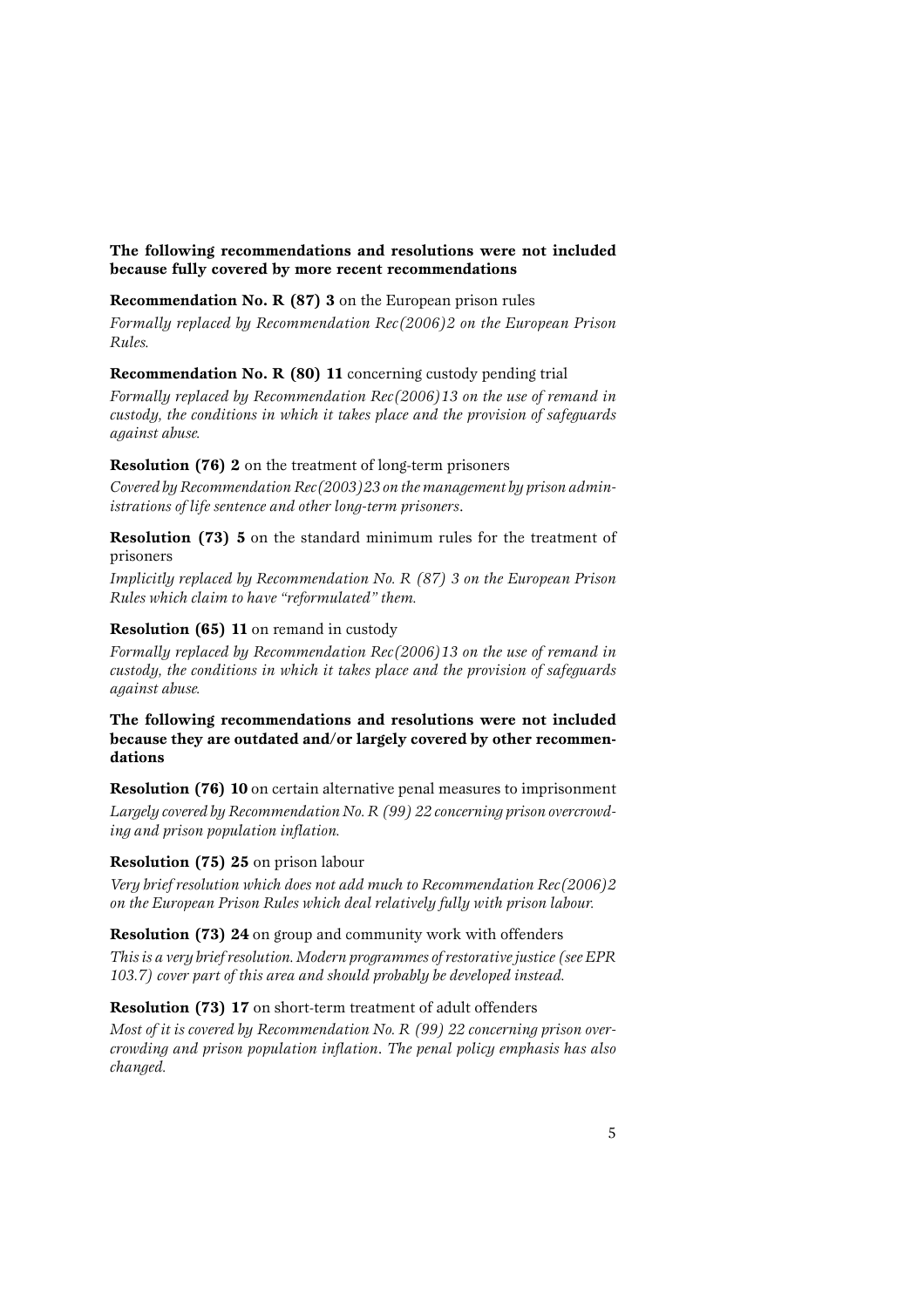**Resolution (68) 24** on the status, selection and training of governing grades of staff of penal establishments

*Governing grades are not covered directly by Recommendation Rec(2006)2 on the European Prison Rules but management concerns are addressed broadly in its Rule 72. In addition it is largely covered by Recommendation No. R (97) 12 on staff concerned with the implementation of sanctions and measures which refers to updating this Resolution.*

**Resolution (66) 26** on the status, recruitment and training of prison staff *Most of these recommendations are covered by Recommendation Rec(2006)2 on the European Prison Rules. The distinction between basic grade custodial staff and "directing staff' inrespect ofselectionand training was deliberatelynot used in Recommendation Rec(2006)2. There are also some other inconsistencies. For example, thenotionthat full-time medical officers should becivil servants stands in contradiction to the integration of prison medical services in national health systems. In addition it is largely covered by Recommendation No. R (97) 12 on staff concerned with the implementationof sanctions and measures which refers to updating this Resolution.*

**Resolution (66)** *25* on the short-term treatment of young offenders of less than 21 years

*New European rules for juvenile offenders subject to community sanctions or measures or deprived of their liberty are under preparation and are expected to be adopted by the Committee of Ministers.*

**Resolution (65) 1** on suspended sentence, probation and other alternatives to imprisonment

*Very largely covered by Recommendation No. R (99) 22 concerning prison overcrowding and prison population inflation*.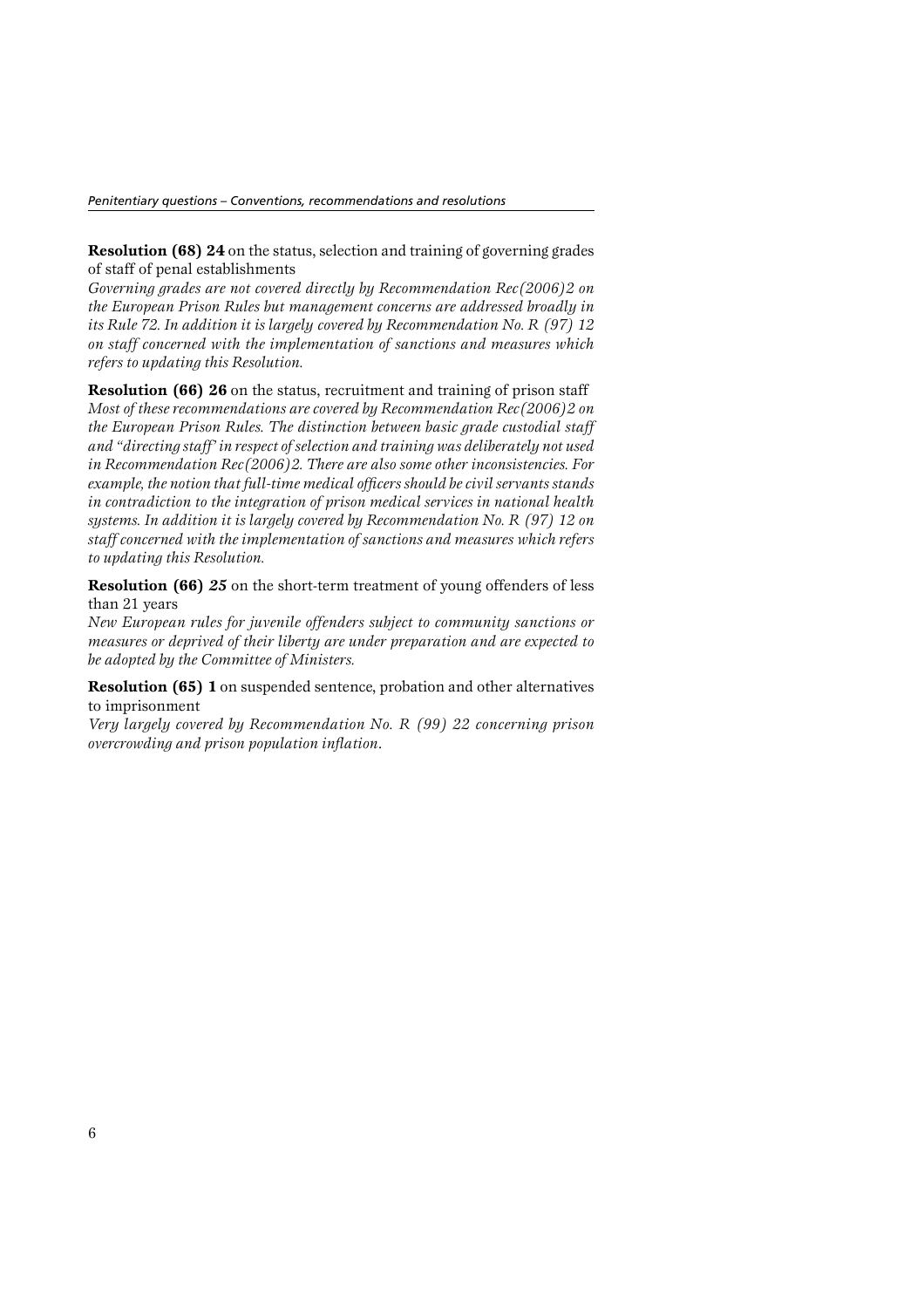"The mood and temper of the public with regard to the treatment of crime and criminals is one of the unfailing tests of the civilisation of a country."

*Winston Churchill*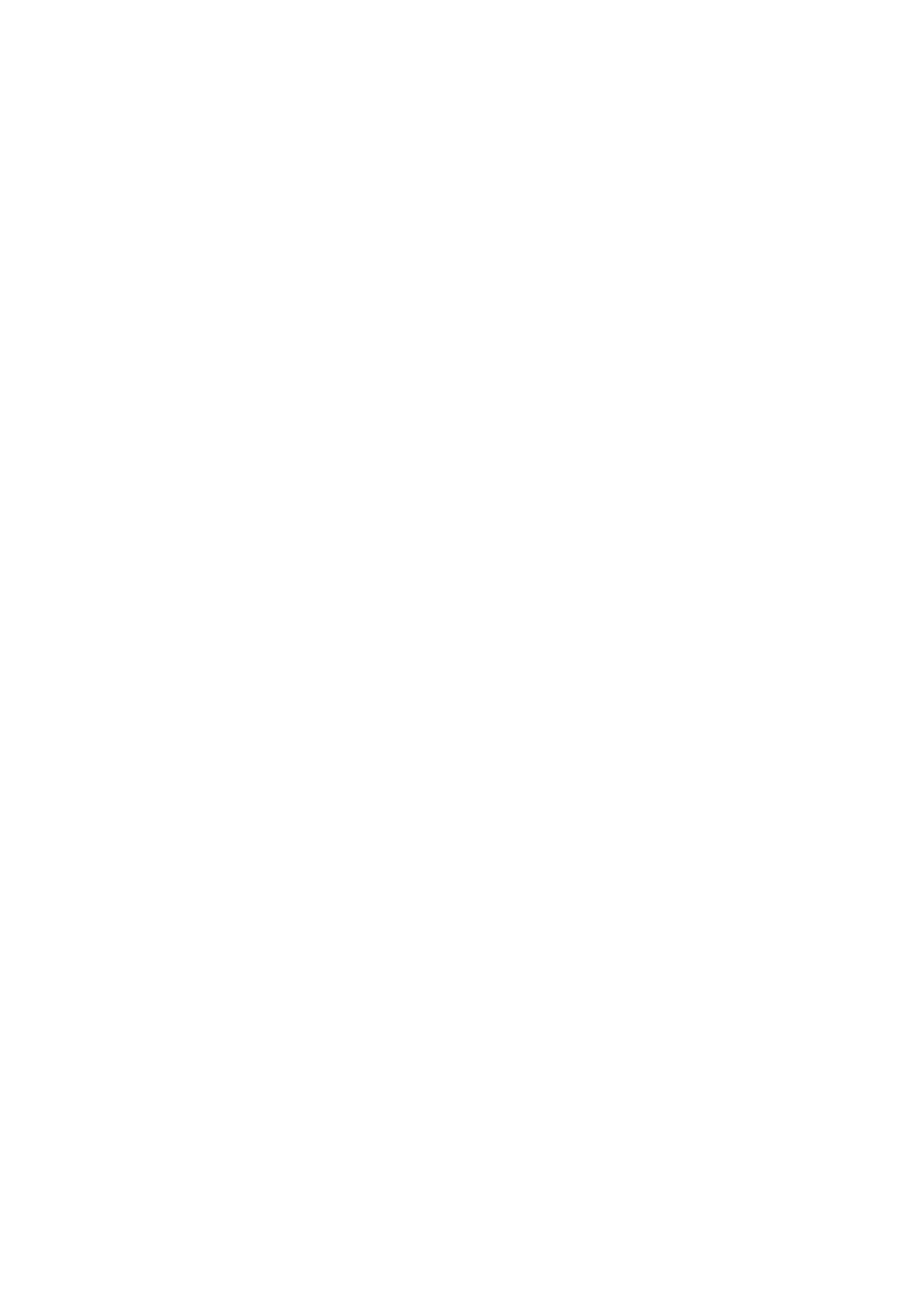## **Foreword**

#### *Philippe Boillat, Director General of Human Rights and Legal Affairs*

European society has developed at a great pace in the course of the last decades and this has led to positive developments regarding human rights protection and the legal systems of the Council of Europe member states.

Efficiency of justice paves the way for efficiency of the execution of sanctions while totally respecting fundamental rights. Finding the right balance between sanction, treatment, reintegration, protection of victims and society is a task constantly confronted by our countries' authorities.

Over the years the Council of Europe has developed specific standards in the penitentiary field, which appear in binding texts like conventions and protocols, but also in the case law of the European Court of Human Rights related to cases concerning detention and imprisonment.

In addition very detailed standards are established in the so-called "non binding" texts like Committee of Ministers' recommendations<sup>1</sup> and the annual general reports of the European Committee for the Prevention of Torture and Inhuman or Degrading Treatment or Punishment (CPT).

The standards adopted in the Committee of Ministers' recommendations reflect the political consensus of our member states regarding the general principles concerning the treatment of detainees, management of penitentiary institutions, staff and execution of sanctions and measures which do not involve deprivation of liberty. These standards are addressed to the national authorities and in the first place to prison staff who are in everyday contact with the detainees. In this respect the importance of the European Prison Rules, from a standard-setting but also from a practical point of view, is recognised by all European prison administrations. To this key text should be added also all other pertinent recommendations which deal with specific issues such as health care, remand in custody or prison education.

The synergy between, on the one hand, the binding standards derived from Council of Europe conventions and protocols as well as from the case law of the Court, and on the other, the standards adopted by the Committee of Ministers and those developed by the CPT, is a vital element in guaranteeing the human rights protection of detainees, but also of the staff entrusted with their treatment.

The present compendium of standard-setting texts of the Committee of Ministers relating to penitentiary issues is intended for the use of courts,

<sup>1.</sup> Until 1979 the Committee of Ministers adopted such norms in the form of resolutions.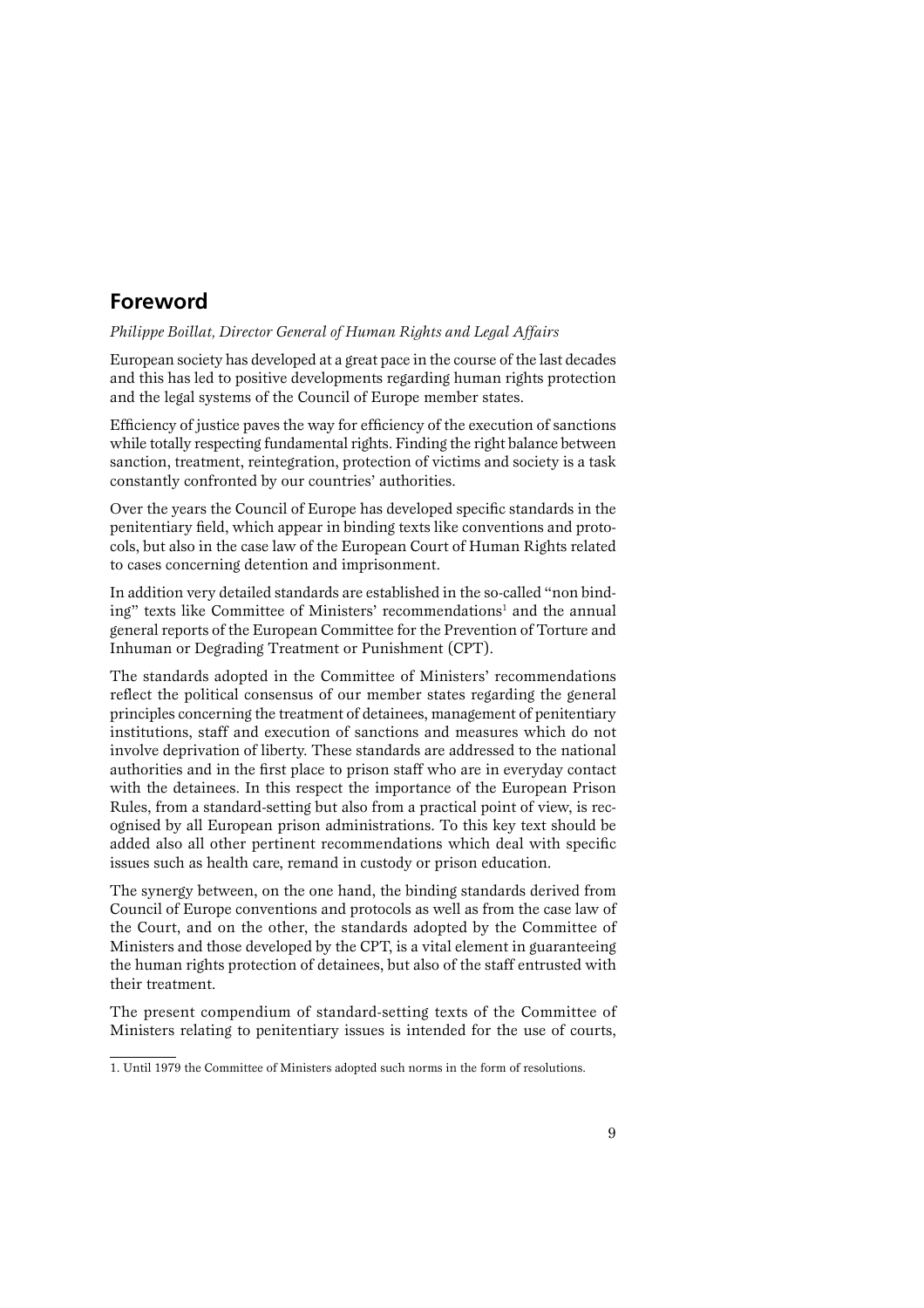parliaments and national authorities including the prison administration, and also prison staff, detainees, non-governmental organisations and practitioners working in the field.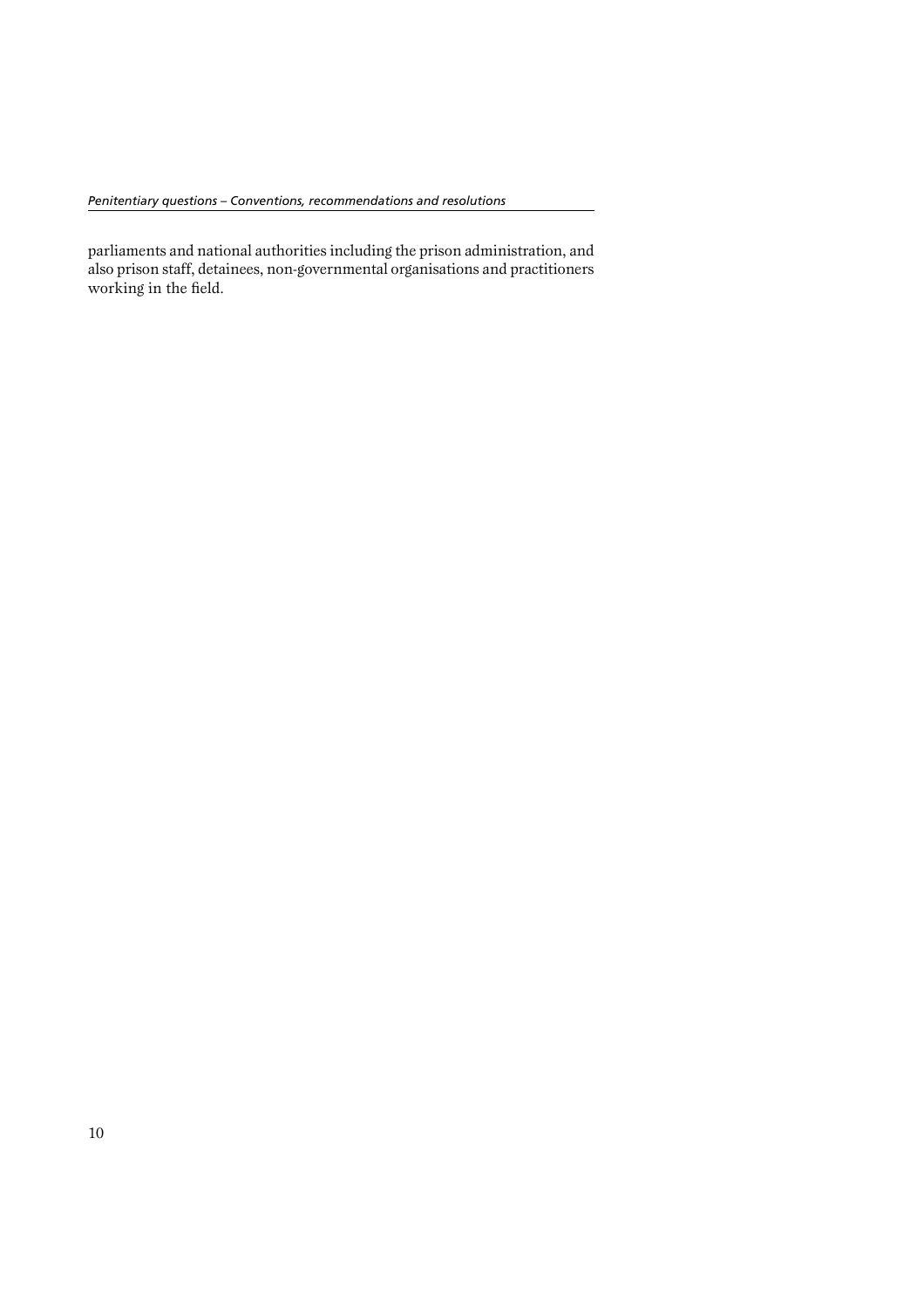### **Introduction**

For more than forty years, the Council of Europe has been developing standards concerning prison matters. This has led to a long list of recommendations (formerly called resolutions), concerning many different aspects of prison life, prison regimes, management and staff issues. Although these recommendations are not legally binding, they have unanimously been approved by the Committee of Ministers of the Council of Europe, and therefore represent a consensus amongst the member states.

Over the last years, penitentiary questions have increasingly also been dealt with through other instruments of the Council of Europe, most notably conventions, the case law of the European Court of Human Rights and the standards of the European Committee for the Prevention of Torture and Inhuman or Degrading Treatment or Punishment (CPT). These different instruments interact and influence each other. This is well illustrated by Recommendation (2006)2 on the European Prison Rules, which built extensively on the recent case law of the Court and the standards of the CPT on prison matters. This can also be seen through the interaction between these latter two bodies, or the increasing references to recommendations before and by the Court.

These interactions indicate the emergence of a common and coherent set of standards within the Council of Europe. This led to a proposal by the Parliamentary Assembly in September 2006 to translate these standards into a European prison charter. With the new European Prison Rules of 2006 only just coming into effect, the Committee of Ministers requested instead that a compendium should be compiled consolidating all Council of Europe recommendations relating to penitentiary questions, together with an indication as to which recommendations should be revised. This task was entrusted to the Council for Penological Cooperation, which, with the assistance of Professor Dirk Van Zyl Smit, scientific expert, reviewed all the relevant recommendations and conventions. It appeared from this review that some earlier recommendations had been, implicitly or explicitly, partially or totally replaced by more recent recommendations. Older recommendations dating forty years back were sometimes found to be still highly relevant, while others could be considered outdated in the view of current European standards and penological knowledge.

This compendium is the result of this exercise. It offers a coherent overview of relevant standards on prison matters as developed by the Council of Europe through its Recommendations. It includes also some conventions and recommendations which are not directly dealing with penitentiary questions, but whose topic is of importance to persons detained and staff dealing with them,